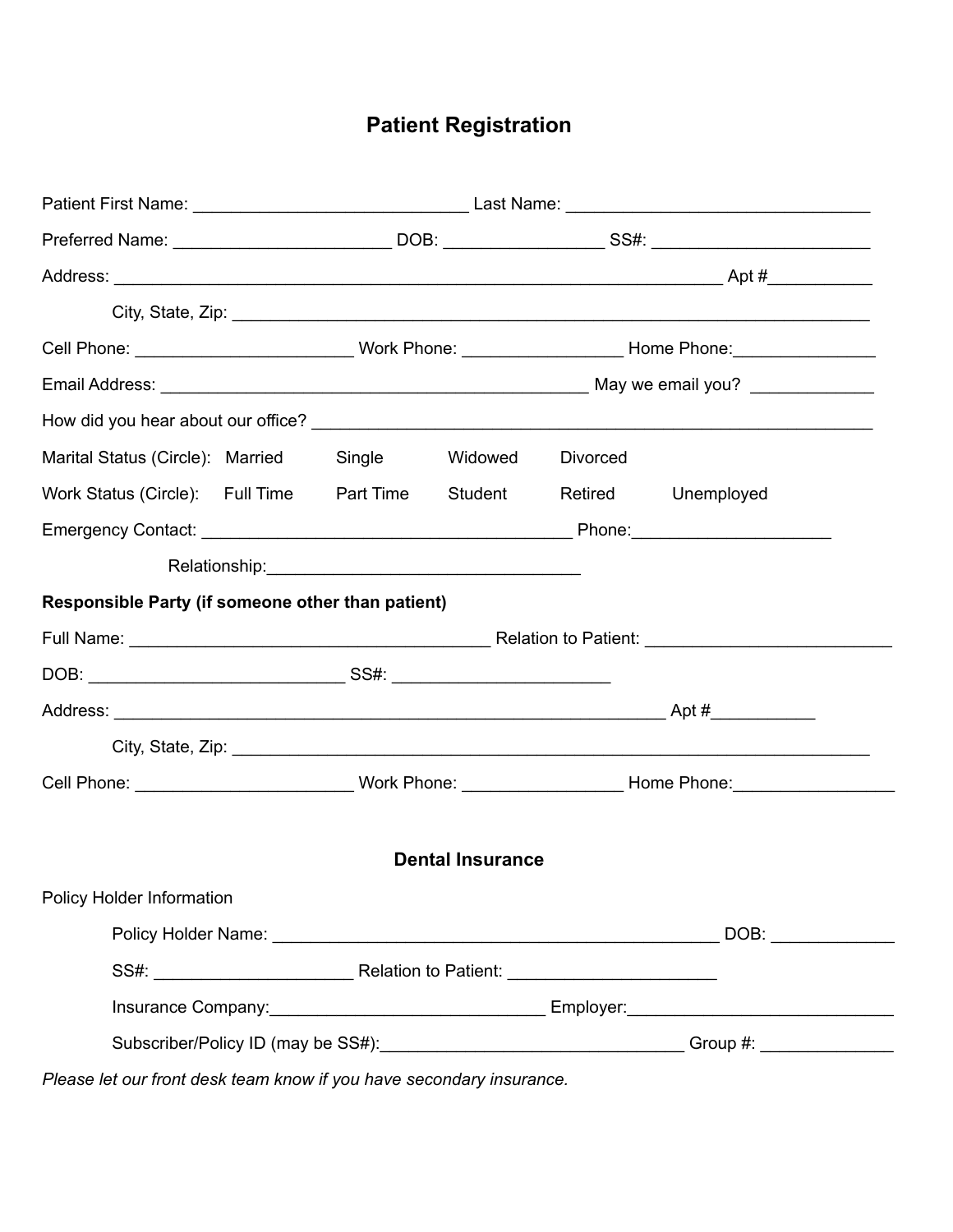## **Medical History Form**

*Disclaimer*: Health problems that you may have, or medication that you may be taking, could have an important interrelationship with the dentistry you will receive. Thank you for answering the following.

| Have you been seen by a primary care physician in the last 2 years?        | YFS. | NO. |
|----------------------------------------------------------------------------|------|-----|
| Are you taking any medications? Please List Below or See Attached Med List | YFS. | NO. |

| Do you have diabetes? If yes, what was your last HgbA1C______                          |             |                           |                |                                 | <b>YES</b>     | NO                          |
|----------------------------------------------------------------------------------------|-------------|---------------------------|----------------|---------------------------------|----------------|-----------------------------|
| Do you have or are being treated for high blood pressure?                              |             |                           |                |                                 | YES.           | NO                          |
| Are you pregnant or trying to get pregnant?                                            |             |                           |                |                                 | <b>YES</b>     | NO                          |
| Are you allergic to any of the following? Please circle any that apply.                |             |                           |                |                                 |                |                             |
| Aspirin                                                                                | Penicillin  |                           | Codeine        |                                 | Metal/Titanium |                             |
| Latex                                                                                  | Sulfa Drugs |                           |                | <b>Local Anesthetics</b>        |                |                             |
| Please circle any of the following conditions that apply to your Past Medical History. |             |                           |                |                                 |                |                             |
| Infectious Endocarditis                                                                |             | Cardiac Transplant        |                | Congenital Heart Disease Repair |                |                             |
| <b>Artificial Heart Valves</b>                                                         |             | Joint Replacement         |                | If Yes to any, What year?       |                |                             |
| Do you have any autoimmune disorders? Please circle any that apply.                    |             |                           |                |                                 |                |                             |
| Sjogren Syndrome                                                                       |             | Systemic Lupus            |                | Scleroderma                     |                | <b>Rheumatoid Arthritis</b> |
| Have you ever taken any of the following medications?                                  |             |                           |                |                                 |                |                             |
| Fosamax<br>Actonel                                                                     |             | Boniva                    | Reclast        | Zometa                          |                |                             |
| Do you take an anticoagulant? Please circle any that apply.                            |             |                           |                |                                 |                |                             |
| Warfarin(Coumadin)                                                                     | Aspirin     | Plavix                    |                | Pradaxa                         |                |                             |
| Xarelto                                                                                | Eliquis     |                           |                |                                 |                |                             |
| Have you ever been treated with any of the following?                                  |             |                           |                |                                 |                |                             |
| Glucocorticoids                                                                        | Cyclosporin |                           | Tamoxifen      |                                 |                | Aromatase Inhibitors        |
| Please Circle any that apply to your Health History.                                   |             |                           |                |                                 |                |                             |
| Hospitalized in past 5 years                                                           |             | Chest pain/Angina         |                | <b>Heart Attack</b>             |                | Stroke                      |
| Congestive Heart Failure                                                               |             | <b>Thyroid Disease</b>    |                | Hyperparathyroid                |                | Dry Mouth                   |
| <b>COPD</b>                                                                            |             | Asthma                    |                | <b>IBD</b>                      |                | <b>Stomach Ulcers</b>       |
| Liver Problems                                                                         |             | Osteoporosis              |                | Osteomyelitis                   |                | Fibrous Dysplasia           |
| Paget Disease                                                                          |             | <b>Tobacco Use</b>        |                | Alcohol Use                     |                | Radiation Therapy           |
| Psychological Problems                                                                 |             | <b>Bruxism</b>            |                |                                 |                |                             |
| Please Circle any that apply to your Health History.                                   |             |                           |                |                                 |                |                             |
| <b>AIDS/HIV Positive</b>                                                               | Alzheimer's |                           | Drug Addiction |                                 |                | Hepatitis A,B, or C         |
| Epilepsy or Seizure                                                                    |             | <b>High Cholesterol</b>   | Shingles       |                                 | Hypoglycemia   |                             |
| Kidney Problems                                                                        |             | <b>Frequent Headaches</b> |                | Low Blood Pressure              | Glaucoma       |                             |
| Chemotherapy                                                                           |             | Cold Sores/Fever          |                | Tumor or Growths                |                | <b>Heart Pacemaker</b>      |
|                                                                                        |             |                           |                |                                 |                |                             |

Have you had any other serious illness or condition that your dentist may need to know about?\_\_\_\_\_\_\_\_\_\_\_\_\_\_\_\_\_

I understand that providing incorrect information can be dangerous to my (or patient's) health. It is my responsibility to inform the dental office of any changes in medical status. I certify that I have read and understand the above information to the best of my knowledge. The questions have been accurately answered. I release any information, including diagnosis and records of any treatment or examination to the third party payers and/or health practitioners involved in my care.

Signature of Patient, Parent or Guardian: Date: Date: Date:

 $X_\_$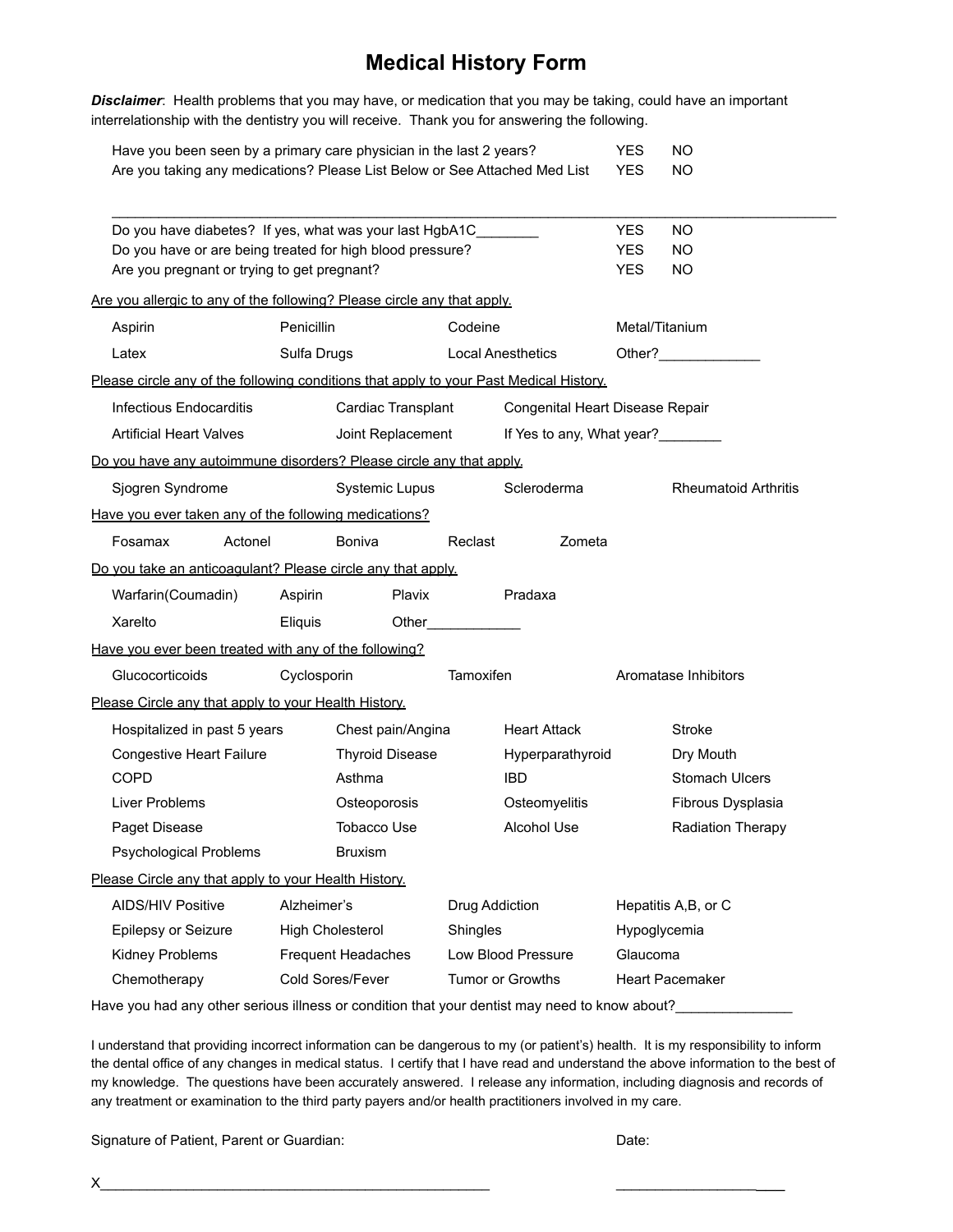### **Preference Form**

#### **How did you hear about us?** (Please circle the best answer)

Insurance | Online/Website | Mailer | Sign/Driving by | Specialist Friend/Colleague/Family Member Name: \_\_\_\_\_\_\_\_\_\_\_\_\_\_\_\_\_\_\_\_\_\_\_\_

#### **Dental Concerns:** (Check any conditions that apply to you) **Dental Interests:**

| Grinding/Clenching of teeth       | Periodontal/Gum Disease                    | Dental Implants          |
|-----------------------------------|--------------------------------------------|--------------------------|
| <b>Bleeding Gums</b>              | Sores/Swelling/lumps in mouth              | <b>Teeth Whitening</b>   |
| Pain when biting                  | History of Trauma to face and/or mouth     | <b>Crowns or Veneers</b> |
| Pain drinking hot or cold liquids | <b>Bad Breath</b>                          | <b>Bridges</b>           |
| Clicking or Popping of Jaw        | Cigarette, Pipe, Cigar Smoking, Chew, Vape | Orthodontics (Braces)    |
| Loose teeth                       | Sleep Apnea and/or Chronic Tiredness       | Botox/Fillers            |
| Food getting stuck between teeth  | <b>Bad Dental Experiences</b>              | Smile Consult            |

**CRA (Caries Risk Assessment)** RISK FACTORS → Answered by Patient:

| 1. |                                                                                          | Do you notice plaque buildup on your teeth between brushings? | Yes / No |
|----|------------------------------------------------------------------------------------------|---------------------------------------------------------------|----------|
| 2. | Do you feel you have a dry mouth at any time during the day or at night?<br>Yes / No     |                                                               |          |
| 3. | Do you drink liquids other than water more than 2 times daily between meals?<br>Yes / No |                                                               |          |
| 4. |                                                                                          | Do you snack daily between meals?                             | Yes / No |
| 5. | Yes / No<br>Do you have oral appliances present?                                         |                                                               |          |
| 6. | Do any of these other health concerns apply to you? (circle all that apply)              |                                                               |          |
|    | a.                                                                                       | Frequent Tobacco Use                                          | Yes / No |
|    | b.                                                                                       | Acid Reflux                                                   | Yes / No |
|    | C.                                                                                       | <b>Diabetes</b>                                               | Yes / No |
|    | d.                                                                                       | <b>Head/Neck Radiation Therapy</b>                            | Yes / No |
|    | e.                                                                                       | Other Drug Use                                                | Yes / No |
|    | f.                                                                                       | <b>Bulimia</b>                                                | Yes / No |
|    | q.                                                                                       | Sjogren's Syndrome                                            | Yes / No |
|    |                                                                                          | -DISEASE INDICATORS → <b>Answered by Doctor--------------</b> |          |
|    |                                                                                          | New/Progressing Visible Cavitations                           | Yes / No |
|    |                                                                                          | New/Progressing Approximal Radiographic Radiolucencies        | Yes / No |
|    |                                                                                          | New/Active White Spot Lesions                                 | Yes / No |
|    |                                                                                          | Decay history is a concern:                                   | Yes / No |
|    |                                                                                          | Caries Risk: Low $-$ Med $-$ High $-$ Extreme                 |          |

#### **Doctor's Recommendations:**

Fl Varnish 2x/year | MI Paste 2-3x/week | Basic Bites | Pilocarpine Lollipops | Tooth & Gums Tonic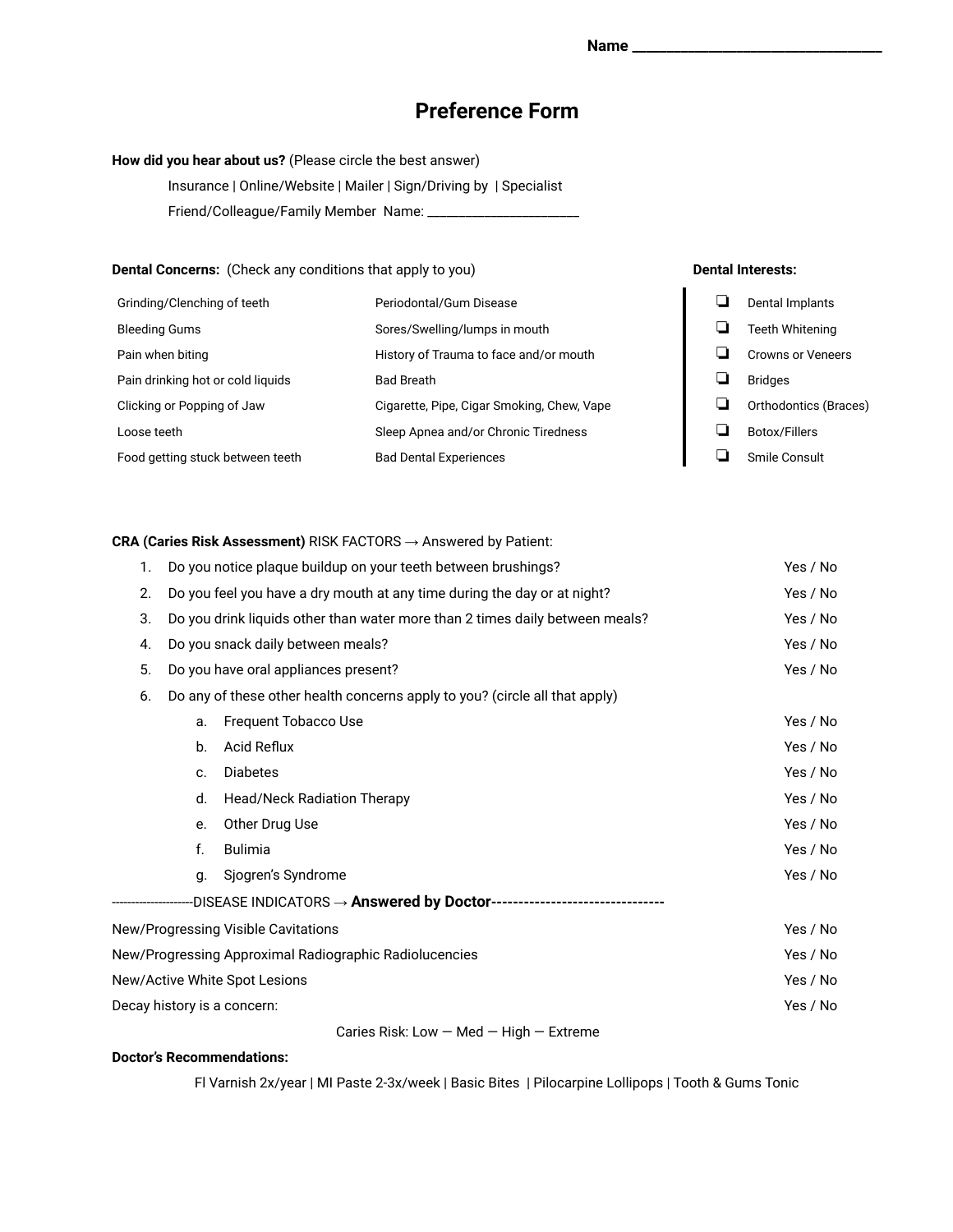#### **True Dental 7003 Shallowford Road, Suite 101 Chattanooga, TN 37421**

# **OFFICE POLICY**

**\_\_\_\_\_\_\_\_\_\_\_\_\_\_\_\_\_\_\_\_\_\_\_\_\_\_\_\_\_\_\_\_\_\_\_\_\_\_\_\_\_\_\_\_\_\_**

Our goal at True Dental is to help you achieve optimal dental health, comfort, function and esthetics. We believe that a cooperative effort between you and our office will result in a dental service that we are proud to render and you are pleased to receive. We want to be able to meet your needs in a way that adds significant value to your life.

Payment is due at the time treatment is rendered. We offer the following payment options:

- 1. Cash or check.
- 2. We accept VISA, MasterCard, Discover & American Express.
- 3. Other financing options may be available upon credit approval. If you have questions regarding this form of payment please let us know.

Our office is happy to cooperate with patients who are covered by dental insurance by completing all forms pertaining to your claims, at no charge to you, and assisting you in receiving the maximum benefit to which you are entitled. Your policy is a contract between you and your insurance company, which dictates your coverage. We are not a party to that contract. We work for you, not your insurance company. Dental insurance benefits are an aid provided by your employer, not meant to cover 100% of all treatment required. Treatment that we recommend for you is not dictated by your insurance coverage.

For patients with insurance, we make every effort to inform you of your portion of the copayment at the time treatment is rendered. For all diagnostic testing and services rendered, we will attempt to bill your insurance, but you may be responsible for any unpaid amount or denial by your insurance company. The amount we ask you to pay at the time of service is based on an estimate of what the insurance coverage will be. Please keep in mind that this is only an estimate. You will receive an Explanation of Benefit from your insurance company when we receive payment or nonpayment for services rendered. At that point if payment has not been received in full you can expect to receive a statement from True Dental. If two statements are sent without payment received, the account may be sent to a Collection Agency. The patient is responsible for the balance and the collection costs.

**Appointment Cancellations:** Patients are asked to notify the office 48-hours in advance if they are unable to attend their scheduled appointment. A \$75 cancellation or no show fee will be applied per hour for any failed appointments or cancellations less than 24 hours in advance. This fee is not billable to insurance and is required to be paid prior to future appointments being scheduled.

 $\mathcal{L}_\text{max}$  , and the contribution of the contribution of the contribution of the contribution of the contribution of the contribution of the contribution of the contribution of the contribution of the contribution of t

 $\mathcal{L}_\text{max}$  , and the contribution of the contribution of the contribution of the contribution of the contribution of the contribution of the contribution of the contribution of the contribution of the contribution of t

I have read and understand the office policies of True Dental.

Patient Name **Date** 

Patient Signature **Patient Signature Relationship to Patient** 

Document: Office Policy Update 06/2021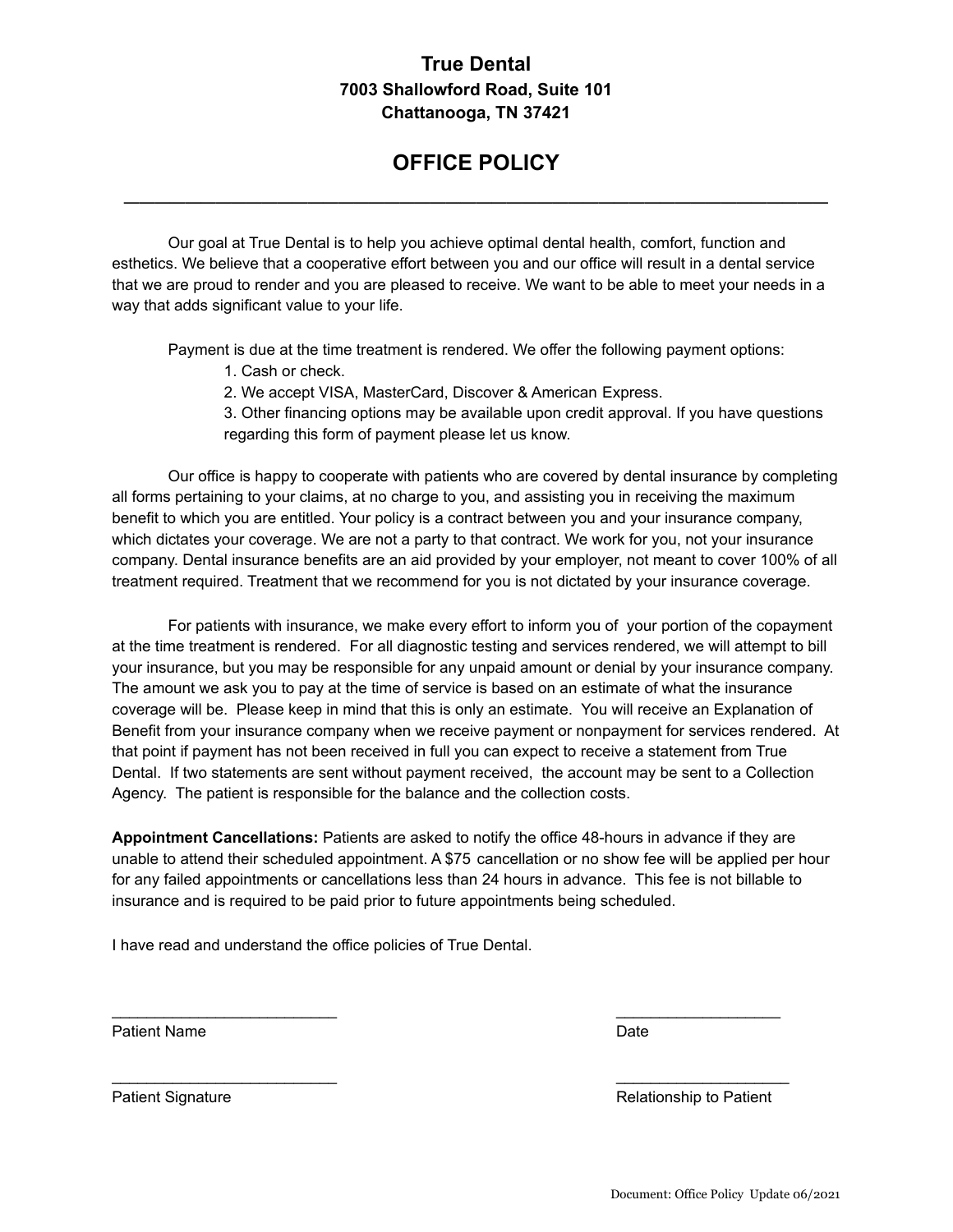# **General Consent for Care and Treatment & Photography Release**

TO THE PATIENT: You have the right, as a patient, to be informed about your condition and the recommended treatment or diagnostic procedure to be used so that you may make the decision whether or not to undergo any suggested treatment or procedure after knowing the risks and hazards involved. At this point in your care, no specific treatment plan has been recommended.

This consent form is simply an effort to obtain your permission to perform the evaluation necessary to identify the appropriate treatment and/or procedure for any identified condition(s). This consent provides us with your permission to perform reasonable and necessary dental examinations, testing and treatment. By signing below, you are indicating that (1) you intend that this consent is continuing in nature even after a specific diagnosis has been made and treatment recommended; and (2) you consent to treatment at this office or any other satellite office under common ownership. The consent will remain fully effective until it is revoked in writing. You have the right at any time to discontinue services.

You have the right to discuss the treatment plan with your dentist about the purpose, potential risks and benefits of any diagnostic service provided to you. If you have any concerns regarding any test or treatment recommended by your healthcare provider, we encourage you to ask questions.

I voluntarily request that Dr. Davis and any hygienist providing services for him perform reasonable and necessary dental examination, testing and treatment for the condition which has brought me to seek care at this practice. I understand that if additional testing, invasive or interventional procedures are recommended, I will be asked to read and sign additional consent forms prior to the test(s) or procedure(s).

I understand that the photographs, slides, and/or videos will be used as a record of my care, and may be used for educational purposes in study club meetings, lectures, seminars, demonstrations, professional publications (journals, magazines, website) or as marketing materials.

I, hereby authorize Dr. Joel A. Davis or his assistants to take photographs, slides, and/or videos of my face, jaws, mouth, and teeth. I further understand that if the photographs, slides, and/or videos are used in any publication or as a part of a demonstration, my name or other identifying information will be kept confidential. I do not expect compensation, financial or otherwise, for the use of these photographs.

I certify that I have read and fully understand the above statements and consent fully and voluntarily to its contents. If I prefer for my images only to be used in the office and for the continuation of my care, I will indicate it by initialing accordingly below.

| Patient Name:      | Date:                             |  |  |
|--------------------|-----------------------------------|--|--|
|                    |                                   |  |  |
| Patient Signature: | Please initial below accordingly. |  |  |

\_\_\_\_\_\_\_ I consent to my images being used for purpose mentioned above at the discretion of True Dental.

\_\_\_\_\_\_\_I DO NOT consent to my images being used for purposes other than my treatment and diagnosis.